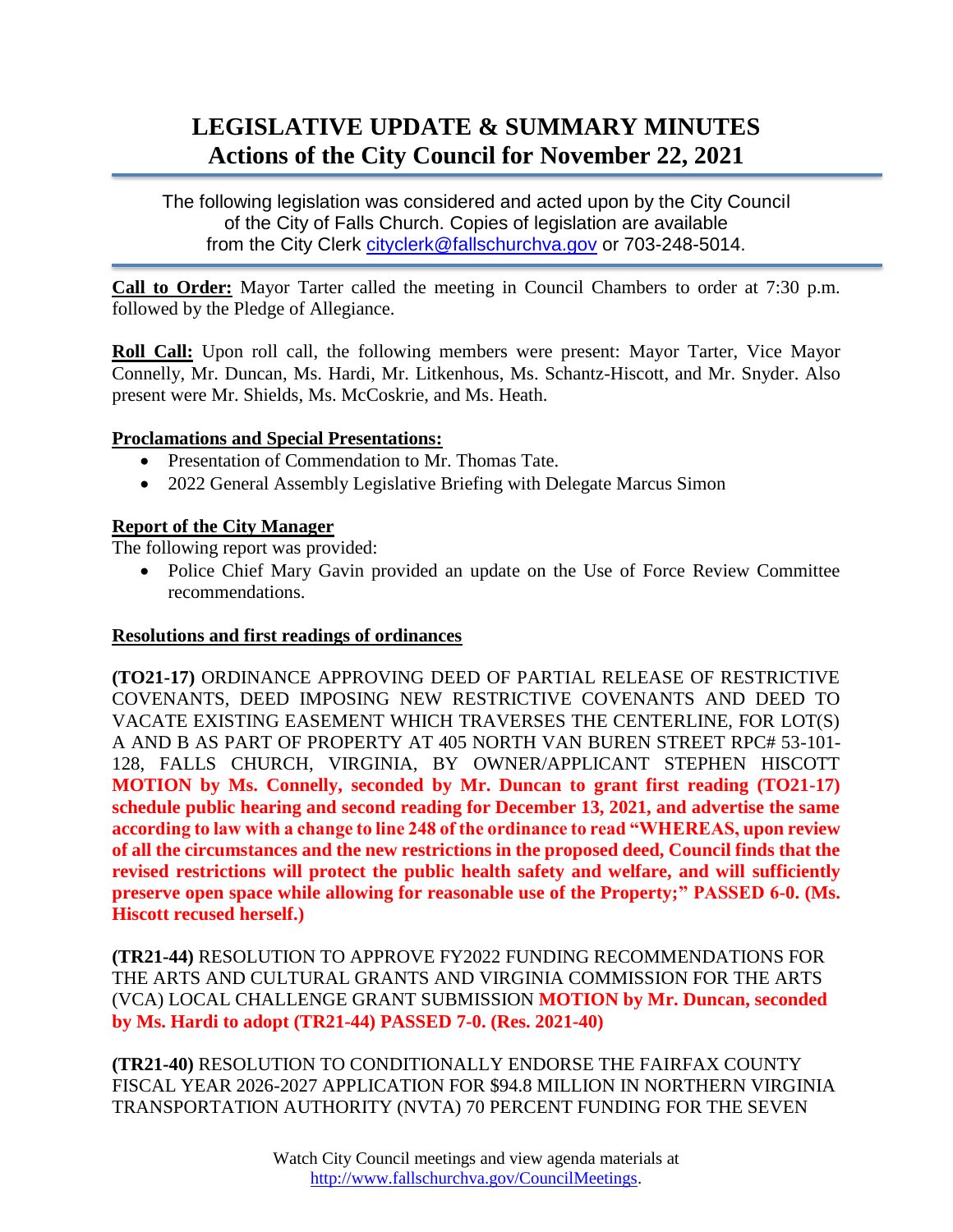CORNERS RING ROAD IMPROVEMENTS PROJECT **MOTION by Mr. Snyder, seconded by Mr. Duncan approval of (TR21-40) to read at line 256: "WHEREAS, the City supports the Fairfax County request for funding, but does not support the current concept plan" PASSED 7-0. (Res. 2021-41)**

**(TO21-15)** ORDINANCE TO AMEND ORDINANCES 2026, 2027, 2032 AND 2034 REGARDING THE BUDGET OF EXPENDITURES AND REVENUES, APPROPRIATING FUNDS FOR FISCAL YEAR 2022 FOR THE GENERAL FUND, SCHOOL OPERATING FUND, AFFORDABLE HOUSING FUND, COMMUNITY DEVELOPMENT AUTHORITY FUND, AND THE CAPITAL IMPROVEMENT PROGRAM FUNDS

**MOTION** by Mr. Litkenhous to reallocate \$498,000 [for school HVAC upgrade] between sidewalks and one-time pay for city staff was **WITHDRAWN.**

**MOTION** by Mr. Litkenhous to amend [TO21-15] to bring in another \$200,000 in ARPA money to be added to one-time payments [to City staff] was **WITHDRAWN**.

**MOTION** by Ms. Hardi, seconded by Mr. Litkenhous to grant first reading to (TO21-15), schedule second reading and public hearing for December 13, 2021, and advertise the same according to law with two amendments: adding 100,000 from reserves towards sidewalks and adding \$200,000 from ARPA for premium pay was **WITHDRAWN**.

**MOTION** by Ms. Connelly, seconded by Mr. Snyder to grant first reading to (TO21-15), schedule second reading and public hearing for December 13, 2021, and advertise the same according to law with the following changes to the proposed ordinance: at line 390, strike \$1,500 one-time premium pay and replace it with \$1,000 one-time premium pay, and strike 1% increase in base salary and replace it with 2.5% increase in base salary; add an additional \$200,000 from ARPA to be distributed to employees in an equitable fashion related to work at the beginning of the pandemic; add \$100,000 to the sidewalk fund; and direct staff in addition to a salary compensation study to also include a staffing capacity study was **AMENDED**.

**MOTION by Mr. Snyder, seconded by Ms. Hardi [to amend the previous motion] that in addition to the 2.5% and the \$1000, that City Council moves to allocate a total of \$200,000 from a mixture of ARPA or the surplus to provide employees additional compensation above the 2.5%, the \$1000, and the \$1000 premium pay PASSED unanimously on voice vote.**

**MOTION [as amended] by Ms. Connelly, seconded by Mr. Snyder to grant first reading to (TO21-15), schedule second reading, and public hearing for December 13, 2021 and advertise the same according to law with the following changes to the proposed ordinance: at line 390, strike \$1,500 one-time premium pay and replace it with \$1,000 one-time premium pay, and strike 1% increase in base salary and replace it with 2.5% increase in base salary; add \$100,000 to the sidewalk fund; direct staff in addition to a salary compensation study to also include a staffing capacity study; and that in addition to the 2.5% and the \$1000, that City Council moves to allocate a total of \$200,000 from a mixture**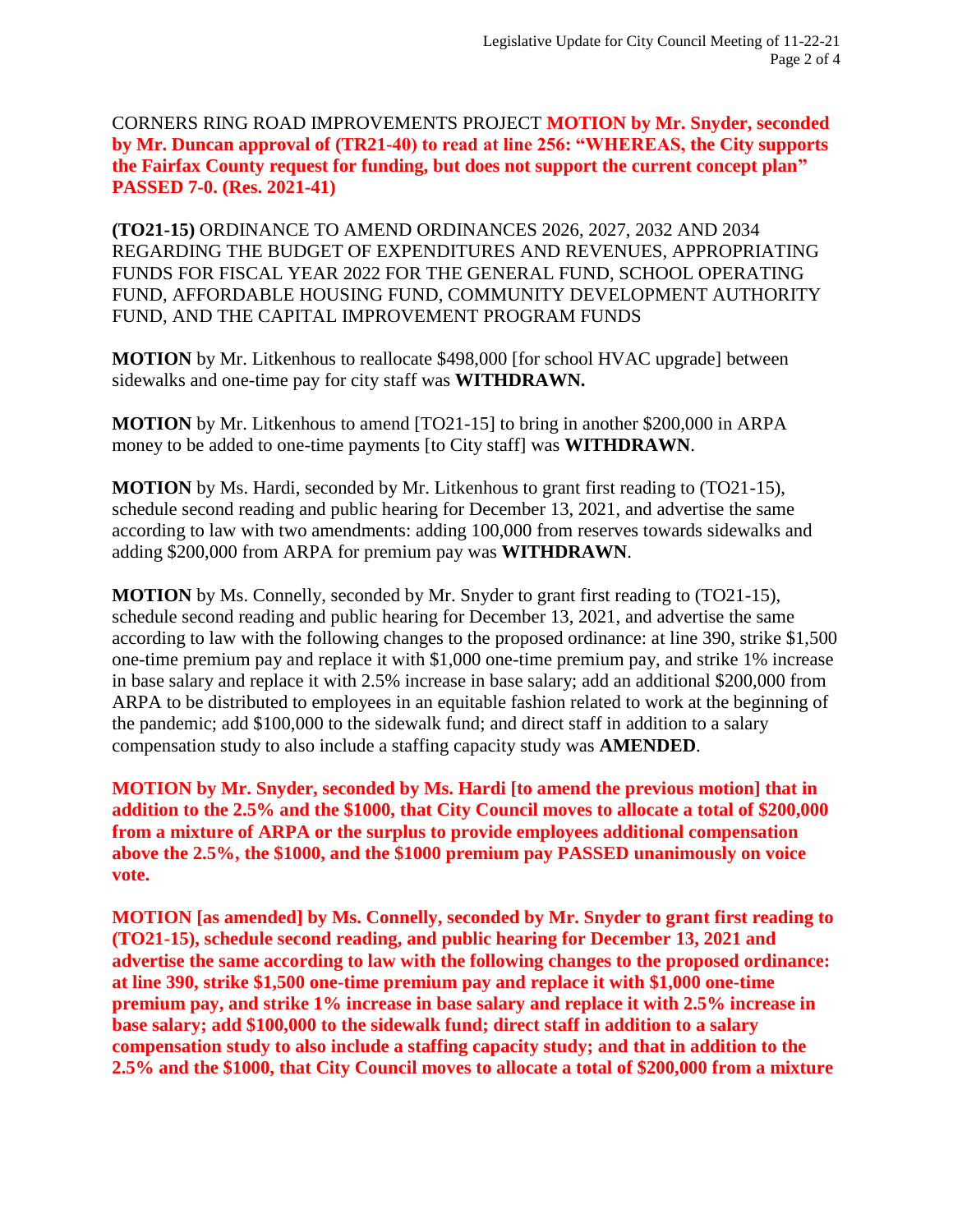**of ARPA or the surplus to provide employees additional compensation above the 2.5%, the \$1000, and the \$1000 premium pay PASSED 7-0.**

**(TO21-16)** ORDINANCE TO AMEND, REENACT, AND RECODIFY CHAPTER 42, ARTICLE V, OF THE CODE OF THE CITY OF FALLS CHURCH TO RECONSTITUTE THE PUBLIC UTILITIES COMMISSION **MOTION by Mr. Duncan, seconded by Ms. Connelly to grant first reading (TO21-16) schedule public hearing and second reading for December 13, 2021, and advertise the same according to law PASSED 7-0.**

**(TR21-42)** RESOLUTION OF THE CITY OF FALLS CHURCH CITY COUNCIL APPROVING THE CITY'S PARTICIPATION IN THE PROPOSED SETTLEMENT OF OPIOID-RELATED CLAIMS AGAINST MCKESSON, CARDINAL HEALTH, AMERISOURCEBERGEN, JANSSEN, AND THEIR RELATED CORPORATE ENTITIES, AND DIRECTING THE CITY ATTORNEY TO EXECUTE THE DOCUMENTS NECESSARY TO EFFECTUATE THE CITY'S PARTICIPATION IN THE SETTLEMENTS **MOTION by Ms. Schantz-Hiscott, seconded by Ms. Connelly to adopt (TR21-42) PASSED 7-0. (Res. 2021-42)**

**(TR21-43)** RESOLUTION OF THE CITY OF FALLS CHURCH CITY COUNCIL APPROVING THE CITY'S PARTICIPATION IN THE VIRGINIA OPIOID ABATEMENT FUND AND SETTLEMENT ALLOCATION MEMORANDUM OF UNDERSTANDING ("MOU") AND DIRECTING THE CITY ATTORNEY TO EXECUTE THE DOCUMENTS NECESSARY TO EFFECTUATE THE CITY'S PARTICIPATION IN THE MOU **MOTION by Ms. Schantz-Hiscott, seconded by Mr. Litkenhous to adopt (TR21-43) PASSED 7-0. (Res. 2021-43)**

### **Consent items**

**MOTION by Ms. Connelly, seconded by Mr. Litkenhous to approve the consent agenda PASSED 7-0.**

### APPOINTMENTS- **APPROVED**

Reappointment Request: James Coyle – Economic Development Authority - 12/01/21 – 11/30/25 Reappointment Request: Kristine Ward – Board of Zoning Appeals (alternate) - 01/01/22 – 12/31/25

Appointment: Elise Bengston – Chamber of Commerce Representative on the Arts and Humanities Council of Falls Church –  $(03/01/19) - 02/28/22$  (Unexpired Term) &  $03/01/22 -$ 02/28/25

AUTHORIZE THE PURCHASING AGENT, ON BEHALF OF THE CITY, TO AWARD UP TO \$860,000 IN A CONTRACT WITH ARDENT COMPANY, LLC FOR THE SOUTH WASHINGTON AND SOUTH MAPLE INTERSECTION IMPROVEMENTS PROJECT **AUTHORIZED**

AUTHORIZE THE PURCHASING AGENT, ON BEHALF OF THE CITY, TO AWARD A CONTRACT FOR THE PURCHASE OF TWO (2) "SWITCH N GO" PLATFORM TRUCKS, IN AN AMOUNT NOT TO EXCEED \$282,217 **AUTHORIZED**

The City of Falls Church is committed to the letter and spirit of the Americans with Disabilities Act. This document will be made available in alternate format upon request. Call 703 248-5014 (TTY 711).